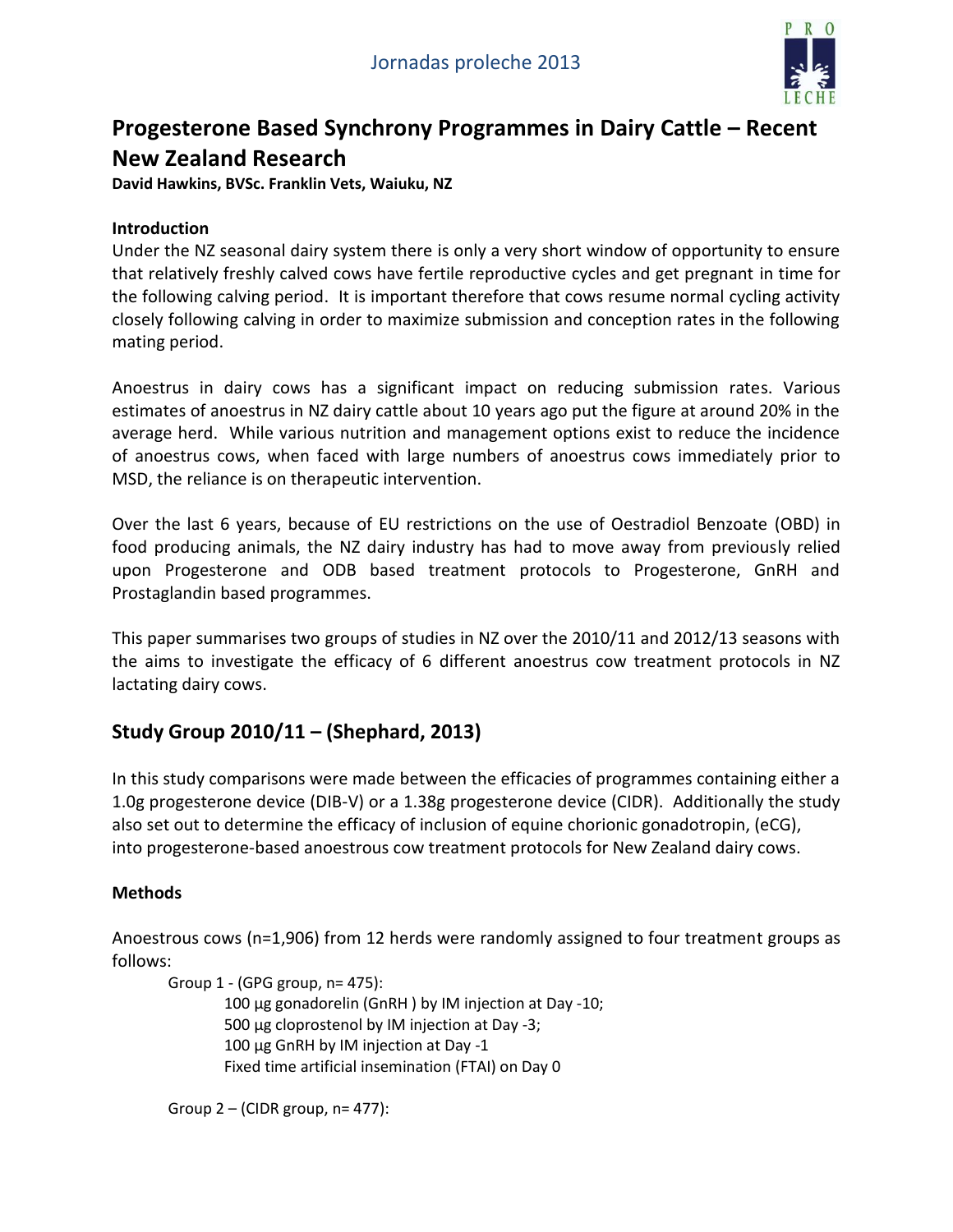

As for the GPG group above with a CIDR device (1. 38 g progesterone) inserted between Day -10 and Day -3

Group 3 - (DIB-V group, n=477): As for the GPG group above with a DIB device (1.0 g progesterone) inserted between Day -10 and Day -3

Group  $4 - (DIB + eCG group, n=477)$ As for the DIB-V group above with 400 IU eCG by IM injection at Day -3

#### **Statistical Analyses**

Conception rates to FTAI and 4wk in calf rates were analysed using generalised estimating equations (GEE). Time to conception and time to return to oestrus were analysed using Kaplan Meier survival analysis and Cox's proportional hazards regression.

### **Results**

Progesterone device retention rates were high for DIB-V (98.6%) and CIDR (99%) devices with no significant difference between retention rates of the two devices.

FTAI pregnancy rates are presented in Table 1. From modelling; Friesian cows, cows with BCS <4.0, cows inseminated on Day 0 and cows calved less than 60 days at mating start date (MSD) had lower conception rates than non-Friesian cows, cows BCS 4.0+, cows inseminated to detected heat and cows calved greater than 60 days at MSD. In cows calved less than 60 days at MSD all treatments performed similarly. In cows calved greater than 60 days prior to MSD the GPG group tended to perform similarly to the CIDR and DIB groups while the DIB + eCG group performed significantly better than the other treatment groups.

|             |     | <b>FTAI</b> |                   |                   | 4 weeks    |                   |                   |
|-------------|-----|-------------|-------------------|-------------------|------------|-------------------|-------------------|
|             | n   | Proportion  | Lower CI<br>(95%) | Upper CI<br>(95%) | Proportion | Lower CI<br>(95%) | Upper CI<br>(95%) |
| <b>GPG</b>  | 475 | 0.34        | 0.29              | 0.37              | 0.55       | 0.51              | 0.6               |
| <b>CIDR</b> | 477 | 0.38        | 0.34              | 0.43              | 0.57       | 0.52              | 0.61              |
| <b>DIB</b>  | 477 | 0.38        | 0.33              | 0.42              | 0.56       | 0.52              | 0.6               |
| $DIB + eCG$ | 477 | 0.41        | 0.37              | 0.46              | 0.63       | 0.59              | 0.67              |

#### **Table 1. Proportion pregnant by treatment group.**

Pregnancy rates at 4 weeks are presented in Table 1. The same breed, BCS, time of insemination, days calved and days calved by treatment effects noted at FTAI persisted to 4 weeks.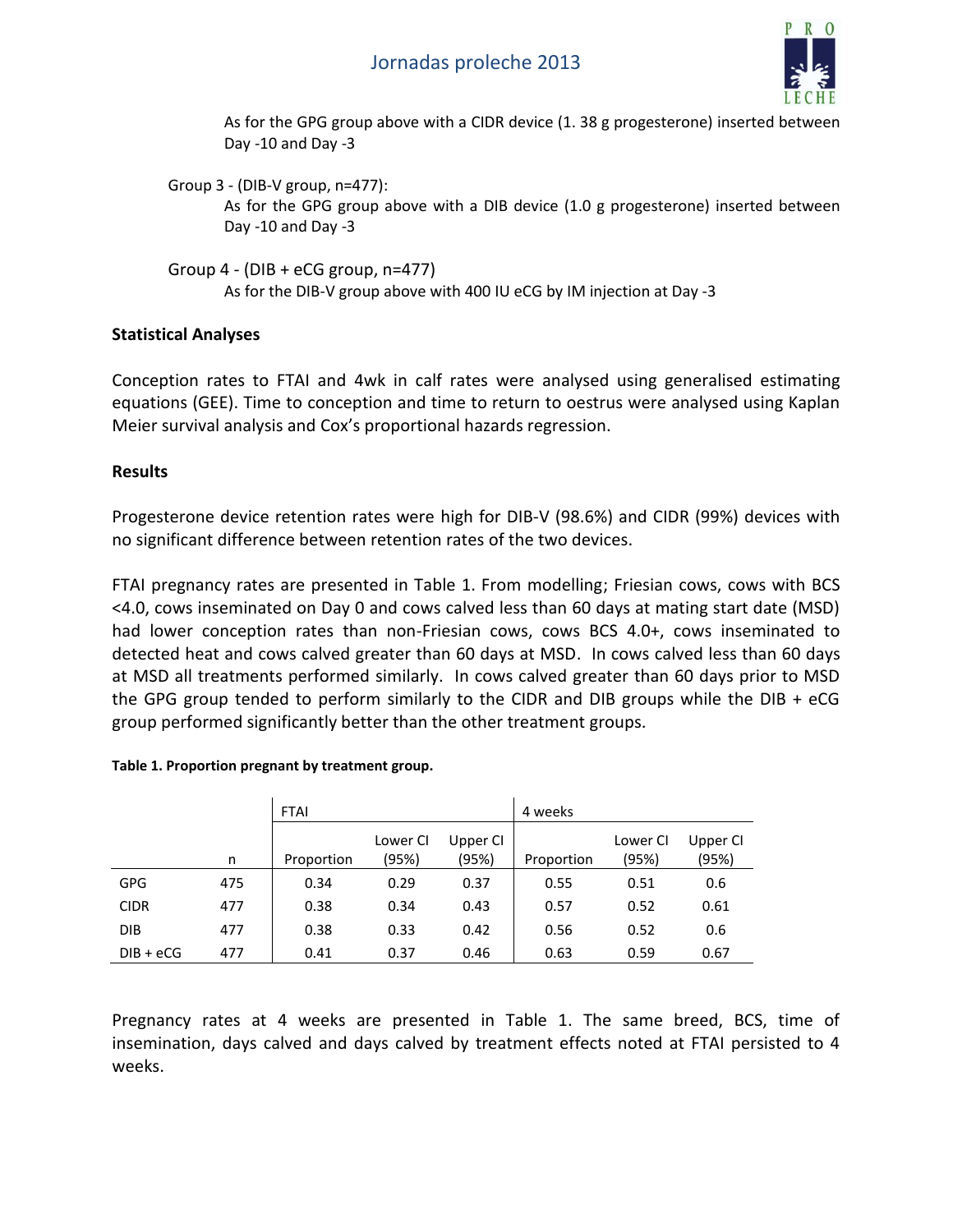

Cumulative proportions of cows conceiving by treatment groups are presented in figure 1. There was no significant difference in the survival distribution functions between treatment groups. ( $χ$ 2 = 7.05, df=3, p=0.070)

Cox's proportional hazards model demonstrated impacts of breed, days calved and age on time to conception. Friesian cows, cows calved less than 60days at MSD and cows outside of the age range 4-6yrs took longer to conceive than other cows.





#### **Conclusions & Relevance**

The inclusion of eCG into progesterone-based anoestrous cow treatment protocols improves conception to FTAI and 28-day pregnancy rates in cow s >60 days calved at treatment compared with a GPG protocol.

There was no difference in clinical performance between DIB and CIDR devices.

The combination of a low payload (1.0 g) progesterone releasing intravaginal device with eCG treatment at device removal within a GPG treatment is a clinically effective treatment for anoestrous in New Zealand dairy cows.

## **Study Group 2012/13**

#### **Introductory comments**

The use of equine chorionic gonadotropin (eCG) at progesterone insert removal (day 7) has been shown to improve pregnancy outcomes for non-cycling cows above.

Recent data from South America showed improved in-calf rates following anoestrous cow treatments in *Bos taurus* x *Bos indicus* suckling beef cattle when cows were given 400IU eCG 14 days following AI (Cutaia et al, 2012, NPR). Another South American study also demonstrated improved in-calf rates in lactating Holstein cattle following administration of 400IU eCG given 22 days after artificial insemination (AI). (Bartholomea et al, 2012). The increased in-calf rates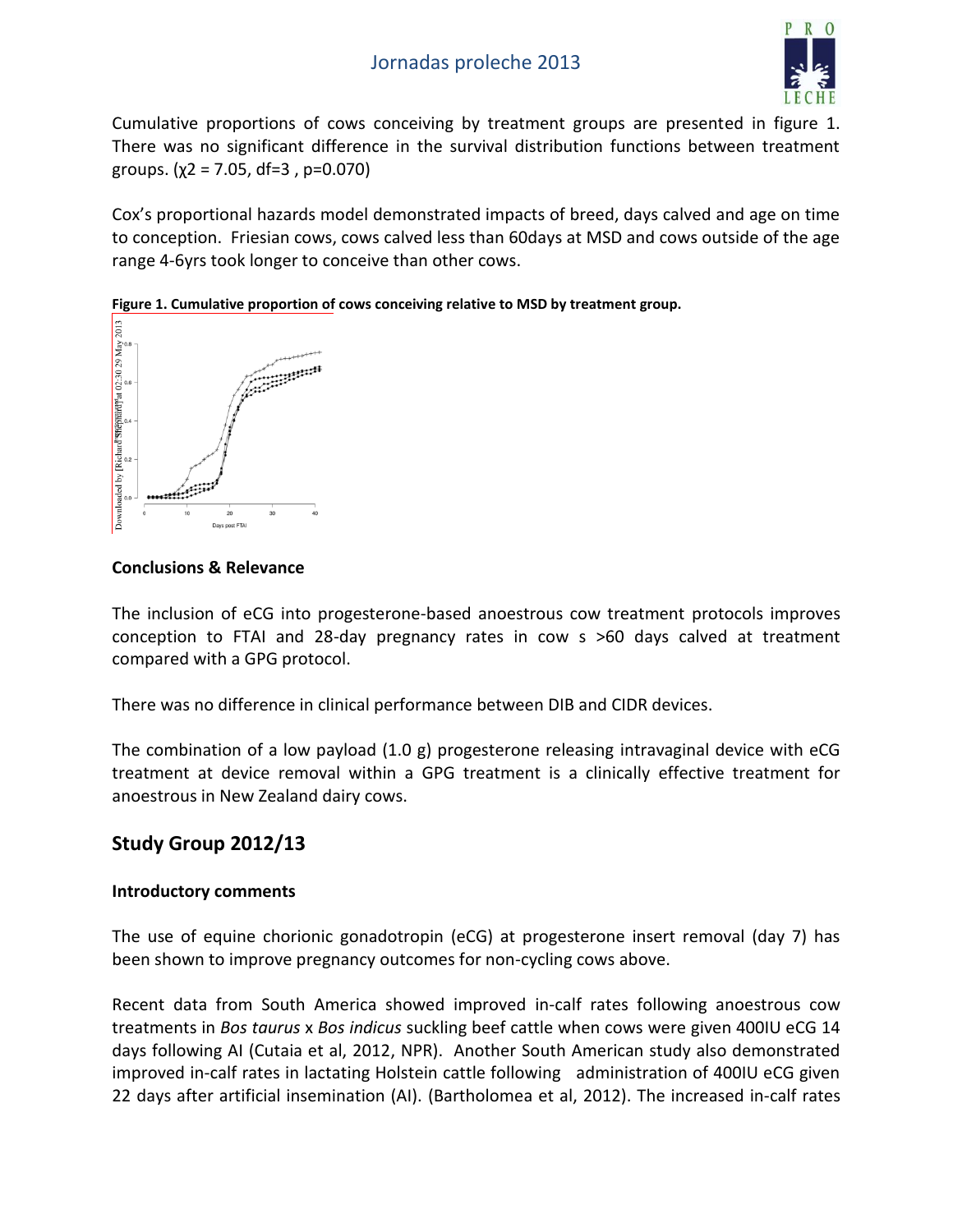

appeared to be a combination of improved conception rates at fixed time AI as well as decreased embryonic loss rates.

This aims of these studies are to evaluate the efficacy of 4 different anoestrus treatment protocols on pregnancy rates of NVO cows under New Zealand dairy farming conditions.

#### **Materials and Methods**

The studies enrolled 2,661 spring calving anoestrus lactating dairy cows from 23 commercial dairy herds geographically spread throughout NZ.

All cows remained on their farm of origin throughout the study and were managed in accordance with generally accepted pastoral dairy farming practices.

Study 1. DIB Synch Plus cf DIB Synch Plus + 14deCG (n=1646 cows,  $n_f$ =23 farms)

On each farm the enrolled cows were randomly assigned to one of two treatment groups:

Group 1 DIB-Synch Plus:

- Cows were treated on Day -10 with 100µg Gonadorelin by IM injection and with an intravaginal device containing 1g Progesterone (DIB-V).
- On Day -3 the DIB-V was removed, and 500µg cloprostenol and 400IU eCG administered by IM injection. Cows were inseminated to observed heat from this time forward.
- On Day -1 all cows not yet inseminated were treated with 100µg gonadorelin IM. On Day 0 (MSD) all cows not yet inseminated were inseminated 16-20hrs after the  $2^{nd}$  gonadorelin injection.

Group 2 DIB-Synch Plus eCG 14d:

Cows were treated in the same manner as Group 1 cows with the additional treatment of 400IU eCG administered IM on Day 14.

Study 2. DIB Synch Plus cf DIB 0.5 Synch Plus (n=1002 cows,  $n_f$ =16 farms)

Group 1 DIB-Synch Plus (n=511) – treated as described above

Group 2 DIB 0.5 Synch Plus (n=491) – treated as for Group 1 with the substitution of a DIB 0.5 for the DIB-V

Study 3. DIB Synch Plus cf DIB Synch Plus  $\frac{1}{2}$  GnRH (n=848 cows, n<sub>f</sub>=14 farms)

Group 1 DIB-Synch Plus (n=427) – treated as described above

Group 2 DIB Synch Plus  $\frac{1}{2}$  GnRH (n=421) – treated as for Group 1 with the substitution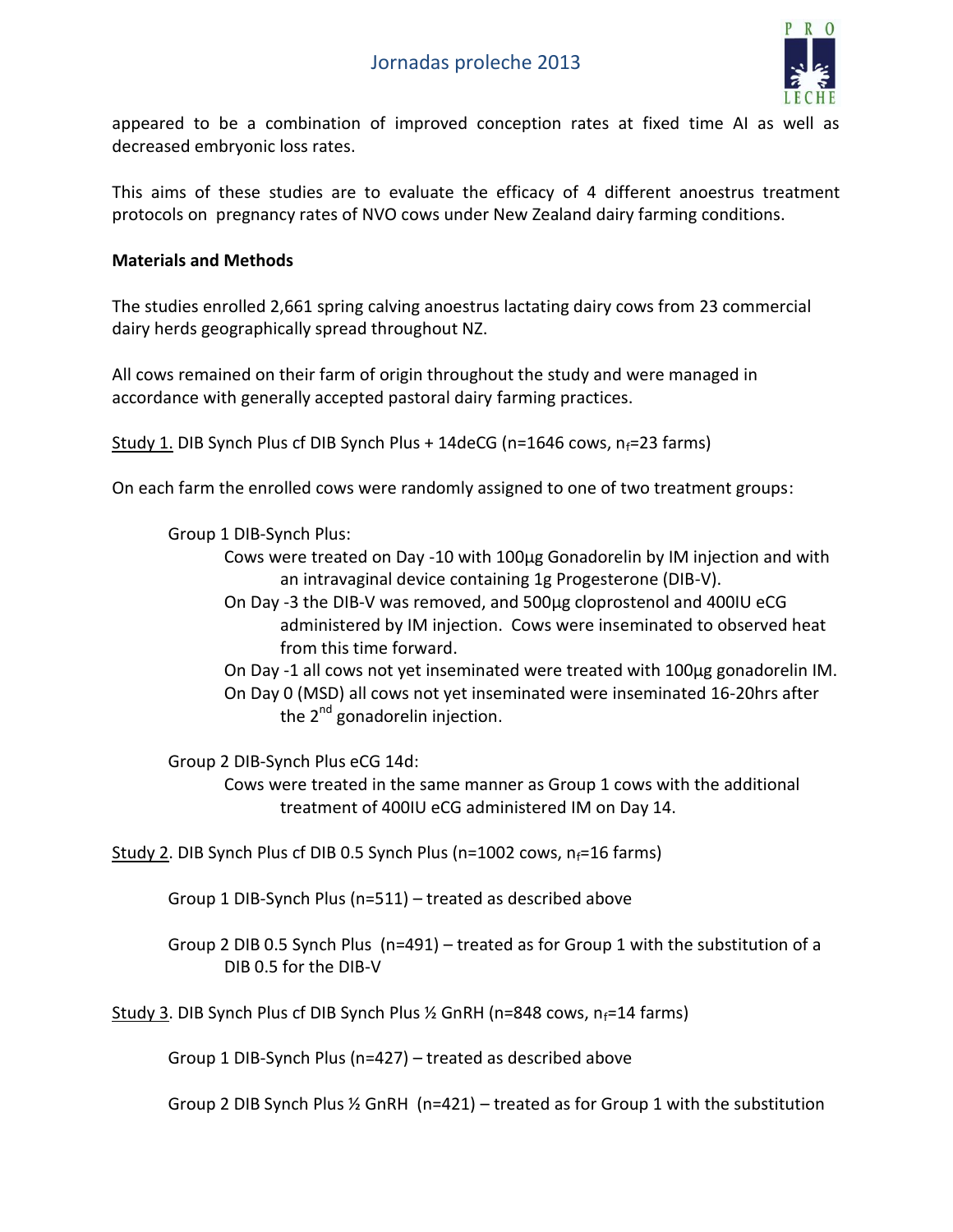

### of a 50ug dose of gonadorelin for the 100ug dose of gonadorelin

#### **Statistical Analysis**

All data was collated into a spreadsheet (Microsoft Excel 2010, Microsoft Corporation Ltd) for subsequent manipulation and analyzed in XLStat 2013.3.04 ©Addinsoft 1995-2013.

Groups were assessed for homogeneity using Chi Square and t-test of means as appropriate on the basis of age, breed, BCS, Days Calved by MSD and Farm.

Contingency tables were constructed for single variables impact on treatment outcomes and analyzed using Chi square analysis to assist modeling. Cumulative pregnancy proportion curves were plotted for outcomes by treatment group, BCS category (<4 cf ≥4), age category (2y, 3y, 4-8y, ≥9y) and Days Calved by MSD category (<60d cf ≥60d). Kaplan-Meier analysis was used to evaluate differences in treatment outcomes. A Cox's Proportional Hazards model was used to assess impacts of individual predictor variables.

#### **Results**

Retention rate for the DIB-V devices was recorded as 99.3% in study 1. 1.3% of the DIB devices rotated in the vagina so that the tail was not apparent at removal.

#### Study 1.

Table 1 presents pregnancy proportionsfollowing MSD. There was no significant difference in pregnancy proportion at any time point.

Figure 1 depicts cumulative pregnancy proportions by treatment group. While there was a tendency for DIB Synch Plus treated cows to have higher cumulative pregnancy proportions for the  $1<sup>st</sup>$  6 weeks than DIB Synch Plus +14d eCG treated cows, this was not a significant result. (p = 0.184)

Mean survival to conception was 28.3 days (*95%CI = 26.0 – 31.0*) for DIB-V Synch Plus and 29.6 days *(95%CI = 27.2 – 32.0)* for DIB-V Synch Plus +14d eCG. These differences are not significant *(Wilcoxon test statistic 1.503, p = 0.220, α = 0.05).*

Significant effects of BCS, Age and Days calved by MSD were apparent and are summarized in Table 1. In particular 3yo cows performed well and the 9yr+ cows performed relatively poorly. 9yr+ cows had a higher relative risk of calving closer to MSD and being in poorer body condition at Day -10. Refer to Table 2. No effects of treatment by the above covariate interactions have been identified in the dataset at the time of writing.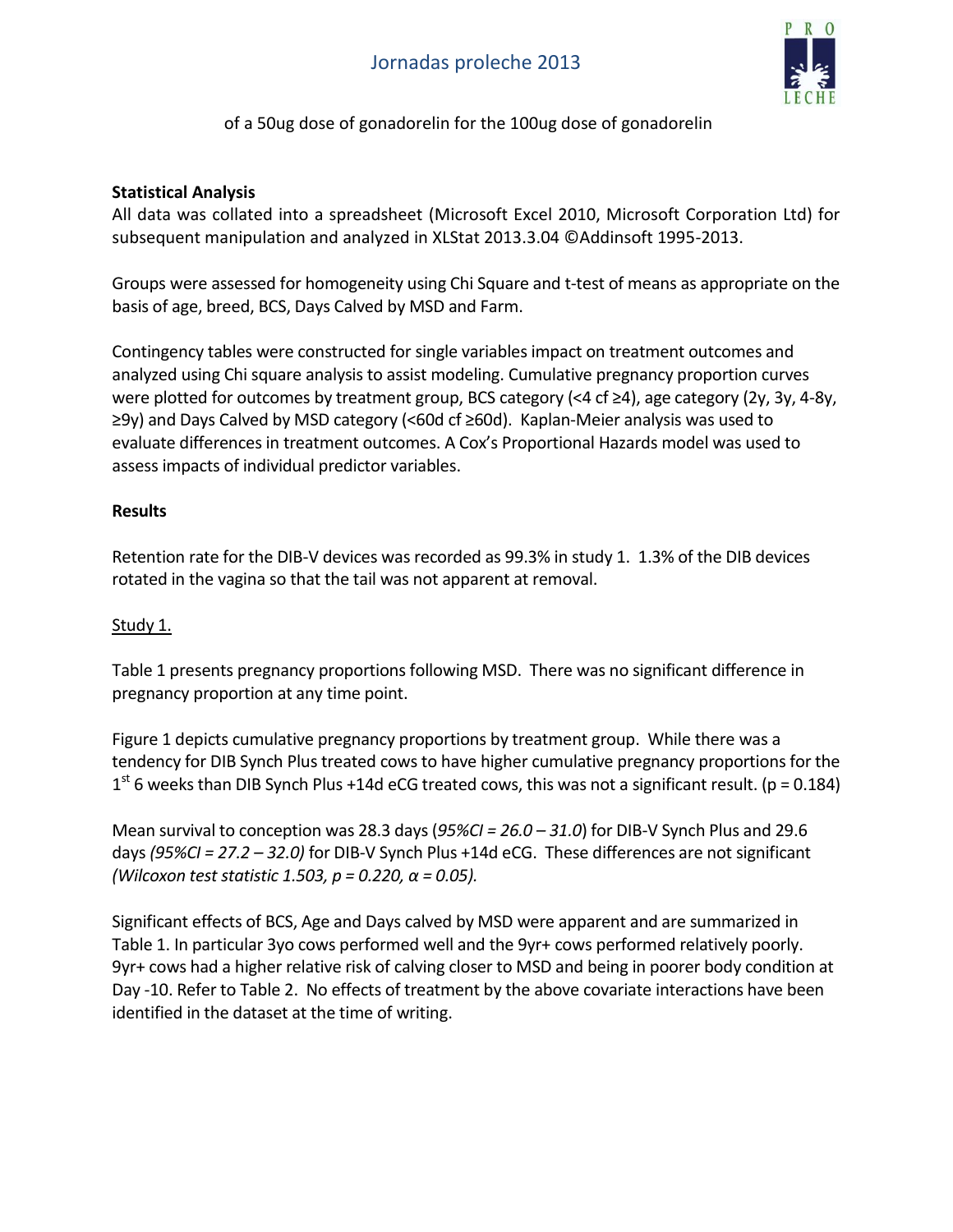

#### **Table 1. Number of cows pregnant, proportion pregnant and 95% confidence interval for proportion pregnant at FTAI, by 28 days and by 42 days post FTAI**

|                                                              |            | <b>FTAI</b> |                          |                    |                                          | 28d        |                        |                    |                                  | 42d        |                          |                    |                          |                    |
|--------------------------------------------------------------|------------|-------------|--------------------------|--------------------|------------------------------------------|------------|------------------------|--------------------|----------------------------------|------------|--------------------------|--------------------|--------------------------|--------------------|
| Treatment                                                    | Number     | Preg.       | Propn.                   | Lower<br>95%<br>CI | Upper<br>95%<br>CI                       | Preg.      | Propn.                 | Lower<br>95%<br>CI | Upper<br>95%<br>CI               | Preg.      | Propn.                   | Lower<br>95%<br>CI |                          | Upper<br>95%<br>CI |
| DIB Synch Plus                                               | 753        | 353         | 0.47                     | 0.43               | 0.50<br>$\overline{\phantom{a}}$         | 489        | 0.65                   | 0.62               | 0.68<br>÷,                       | 565        | 0.75                     | 0.72               |                          | 0.78               |
| DIB Synch Plus +14d<br>eCG                                   | 750        | 323         | 0.43                     | 0.40               | 0.47                                     | 468        | 0.62                   | 0.59               | 0.66<br>$\overline{a}$           | 541        | 0.72                     | 0.69               |                          | 0.75               |
| BCS < 4                                                      | 398        | 167         | 0.42                     | 0.37               | 0.47<br>$\blacksquare$                   | 238        | 0.60                   | 0.55               | 0.65<br>$\overline{\phantom{a}}$ | 270        | $0.68^{a}$               | 0.63               | $\overline{\phantom{a}}$ | 0.72               |
|                                                              |            |             |                          |                    |                                          |            |                        |                    |                                  |            |                          |                    |                          |                    |
| $BCS \geq 4$                                                 | 1185       | 538         | 0.45                     | 0.43               | 0.48<br>$\sim$                           | 762        | 0.64                   | 0.62               | 0.67<br>$\overline{\phantom{a}}$ | 883        | $0.75^{b}$               | 0.72               | $\overline{\phantom{a}}$ | 0.77               |
| Days Calved by MSD<br><60<br>Days Calved by MSD<br>$\geq 60$ | 529<br>996 | 201<br>484  | $0.38^{a}$<br>$0.49^{b}$ | 0.34<br>0.45       | 0.42<br>0.52<br>$\overline{\phantom{a}}$ | 288<br>682 | $0.54^{a}$<br>$0.68^b$ | 0.50<br>0.66       | 0.59<br>÷,<br>0.71<br>$\sim$     | 345<br>775 | $0.65^{a}$<br>$0.78^{b}$ | 0.61<br>0.75       | $\overline{\phantom{a}}$ | 0.69<br>0.80       |
| Age Category                                                 |            |             |                          |                    |                                          |            |                        |                    |                                  |            |                          |                    |                          |                    |
| 2yo                                                          | 360        | 161         | $0.45^{a,b}$             | 0.40               | 0.50                                     | 226        | $0.63^{a,b}$           | 0.58               | 0.68<br>$\overline{\phantom{a}}$ | 275        | $0.76^{a,b}$             | 0.72               |                          | 0.81               |
| 3yo                                                          | 320        | 164         | $0.51$ <sup>a</sup>      | 0.46               | 0.57                                     | 225        | $0.70^{a}$             | 0.65               | 0.75<br>$\overline{a}$           | 250        | $0.78^{a}$               | 0.74               |                          | 0.83               |
| $4-8yO$                                                      | 810        | 355         | $0.44^{b}$               | 0.40               | 0.47                                     | 505        | $0.62^b$               | 0.59               | 0.66<br>$\overline{\phantom{a}}$ | 577        | b<br>0.71                | 0.68               |                          | 0.74               |
| $9 + yo$                                                     | 88         | 25          | $0.28^C$                 | 0.19               | 0.38                                     | 44         | 0.50 <sup>c</sup>      | 0.40               | 0.60<br>$\overline{\phantom{a}}$ | 49         | $0.56^C$                 | 0.45               |                          | 0.66               |

*a, b – Within treatment groups, treatments with different superscripts differ ( p < 0.05)*



#### **Figure 1. Cumulative Pregnancy Proportion by Treatment Group**

#### **Table 2. Relative risk of being less than BCS 4 and calved <60days ay MSD by age category**

|                        | 2vo  | 3vo  | 4-8vo | $29$ vo |
|------------------------|------|------|-------|---------|
| BCS < 4                | 0.74 | 1.00 | 0.88  |         |
| Days Calved by MSD <60 | 0.38 | 1.00 | 1.00  | 1.33    |

There was also significant variability in days to conception between different farms.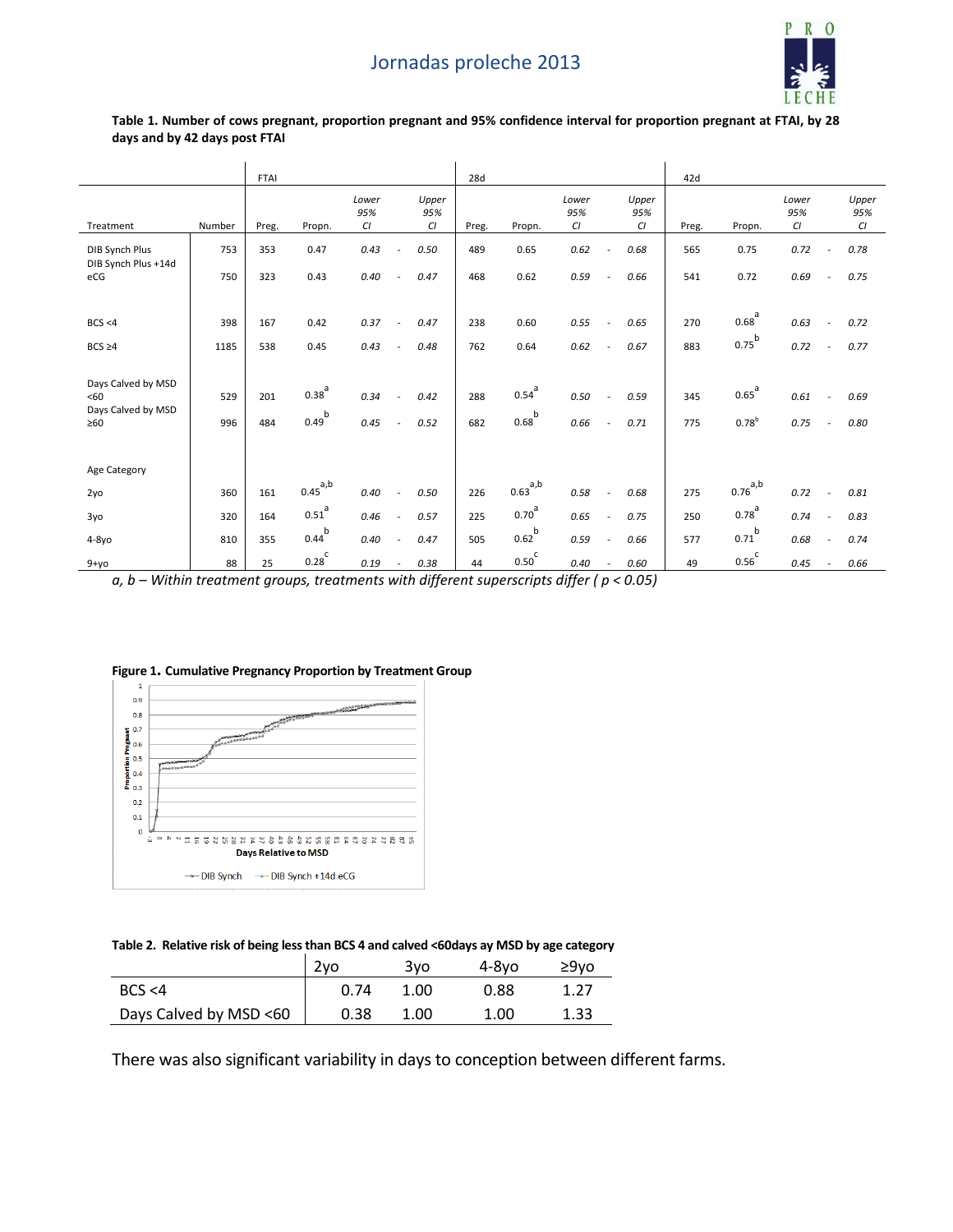

### Study 2.

Table 3 presents pregnancy proportions following MSD. There was no significant difference in pregnancy proportion at any time point.

|                            |     | <b>FTAI</b> |       |        | 4 <sub>week</sub> |       |       | 6week  |        |           | 12week |       |        |
|----------------------------|-----|-------------|-------|--------|-------------------|-------|-------|--------|--------|-----------|--------|-------|--------|
|                            |     | Propn.      | Lower | Upper  | Propn.            | Lower | Upper | Propn. | Lower  | Upper     | Propn. | Lower | Upper  |
|                            |     |             | CI    | CI 95% |                   | CI    | CI    |        | CI 95% | <b>CI</b> |        | CI    | CI 95% |
|                            | n   |             | 95%   |        |                   | 95%   | 95%   |        |        | 95%       |        | 95%   |        |
| DIB-0.5g-Plus<br>DIB-Synch | 491 | 0.43        | 0.38  | 0.47   | 0.65              | 0.61  | 0.69  | 0.74   | 0.70   | 0.78      | 0.87   | 0.84  | 0.90   |
| Plus                       | 511 | 0.45        | 0.41  | 0.50   | 0.65              | 0.60  | 0.69  | 0.75   | 0.72   | 0.79      | 0.89   | 0.86  | 0.91   |

**Table 3. Pregnancy Proportion and Confidence Intervals for DIB-0.5g-Plus v DIB-Synch Plus**

Figure 2 depicts cumulative pregnancy proportions (1-SDF) by treatment group. While there was a tendency for DIB Synch Plus treated cows to have higher cumulative pregnancy proportions for the  $1<sup>st</sup>$  3 weeks than DIB 0.5 Synch Plus treated cows, this was not a significant result. (p > 0.25)

**Figure 2. Cumulative pregnancy porportions(1-SDF) for DIB 0.5 Synch Plus and DIB Synch Plus treated cows**



Mean survival to conception was 26.4 days (*95%CI = 23.6 – 29.2*) for DIB Synch Plus and 28.2 days *(95%CI = 25.2 – 31.2)* for DIB 0.5 Synch Plus.

There was a positive effect of having BCS 4.0+, days calved at MSD and being a 3yo on conception rates. No effects of treatment by the above covariate interactions have been identified in the dataset at the time of writing.

Again farm variability in conception rates was high.

#### Study 3.

Table 4 presents pregnancy proportions following MSD. There was a significant difference at FTAI favouring the full 100ug dose of GnRH in the DIB Synch Plus group. (Chi square  $p = 0.021$ , df = 3).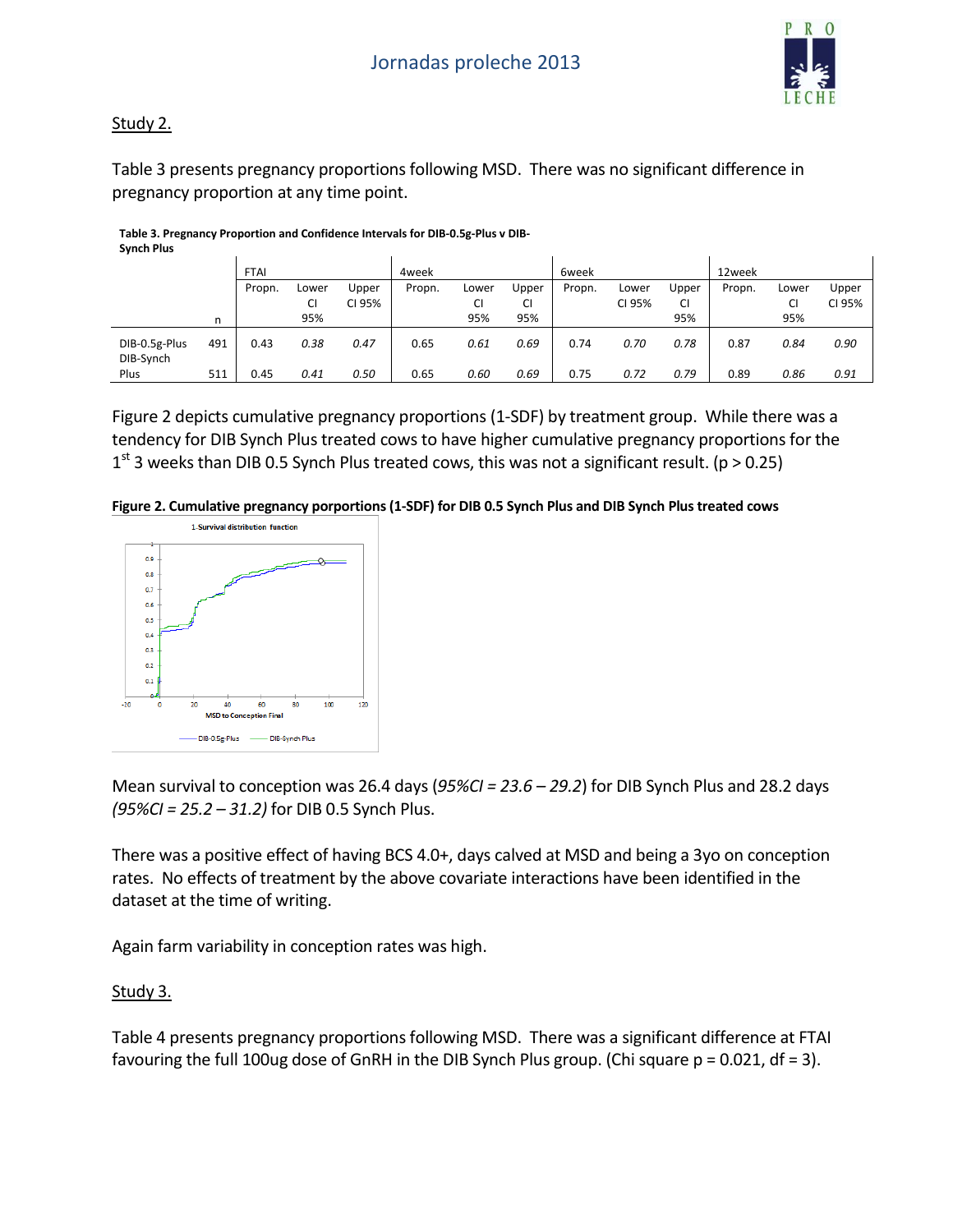## Jornadas proleche 2013



#### **Table 4. Pregnancy Proportion for DIB-Synch 1/2 GnRH and DIB-Synch Plus**

|                |     | <b>FTAI</b>       |       |        | 4week  |       |        | 6week  |       |        | 12week |       |       |
|----------------|-----|-------------------|-------|--------|--------|-------|--------|--------|-------|--------|--------|-------|-------|
|                |     | Propn.            | Lower | Upper  | Propn. | Lower | Upper  | Propn. | Lower | Upper  | Propn. | Lower | Upper |
|                |     |                   | СI    | CI 95% |        | СI    | CI 95% |        | CI    | CI 95% |        | CI    | CI    |
|                | n   |                   | 95%   |        |        | 95%   |        |        | 95%   |        |        | 95%   | 95%   |
| DIB-Synch 1/2  |     |                   |       |        |        |       |        |        |       |        |        |       |       |
| GnRH           | 421 | 0.41a             | 0.36  | 0.46   | 0.62   | 0.57  | 0.66   | 0.70   | 0.65  | 0.74   | 0.86   | 0.83  | 0.89  |
| DIB-Synch Plus | 427 | 0.49 <sub>b</sub> | 0.44  | 0.53   | 0.66   | 0.62  | 0.71   | 0.75   | 0.71  | 0.79   | 0.87   | 0.84  | 0.91  |

Figure 3 depicts cumulative pregnancy proportions (1-SDF) by treatment group over the first 6 weeks of mating. There was a very strong tendency for DIB Synch Plus treated cows to have higher cumulative pregnancy proportions for the  $1<sup>st</sup>$  6 weeks than DIB Synch Plus  $\frac{1}{2}$  GnRH treated cows. (Wilcoxon test statisitic 3.808, p=0.051, α=0.05)





Mean survival to conception was 25.8 days (*95%CI = 22.7 – 29.0*) for DIB-V Synch Plus and 29.4 days *(95%CI = 26.2 – 32.7)* for DIB-V Synch Plus ½ GnRH over the whole mating period. These differences are not significant *(Wilcoxon test statistic 3.184, p = 0.074, α = 0.05).*

Being of BCS 4.0+ was associated with a positive impact on pregnancy proportion. No effects of treatment by other covariate interactions have been identified in the dataset at the time of writing.

Again there was variability in conception rates between farms.

#### **Discussion and Clinical Relevance**

The results of Study 1 do not support the addition of an extra treatment of 400IU of eCG administered 14 days after A.I. to improve in-calf rates over and above that achieved by using a P4+GPG+eCG (DIB-V Synch Plus) programme in anoestrus dairy cows in NZ.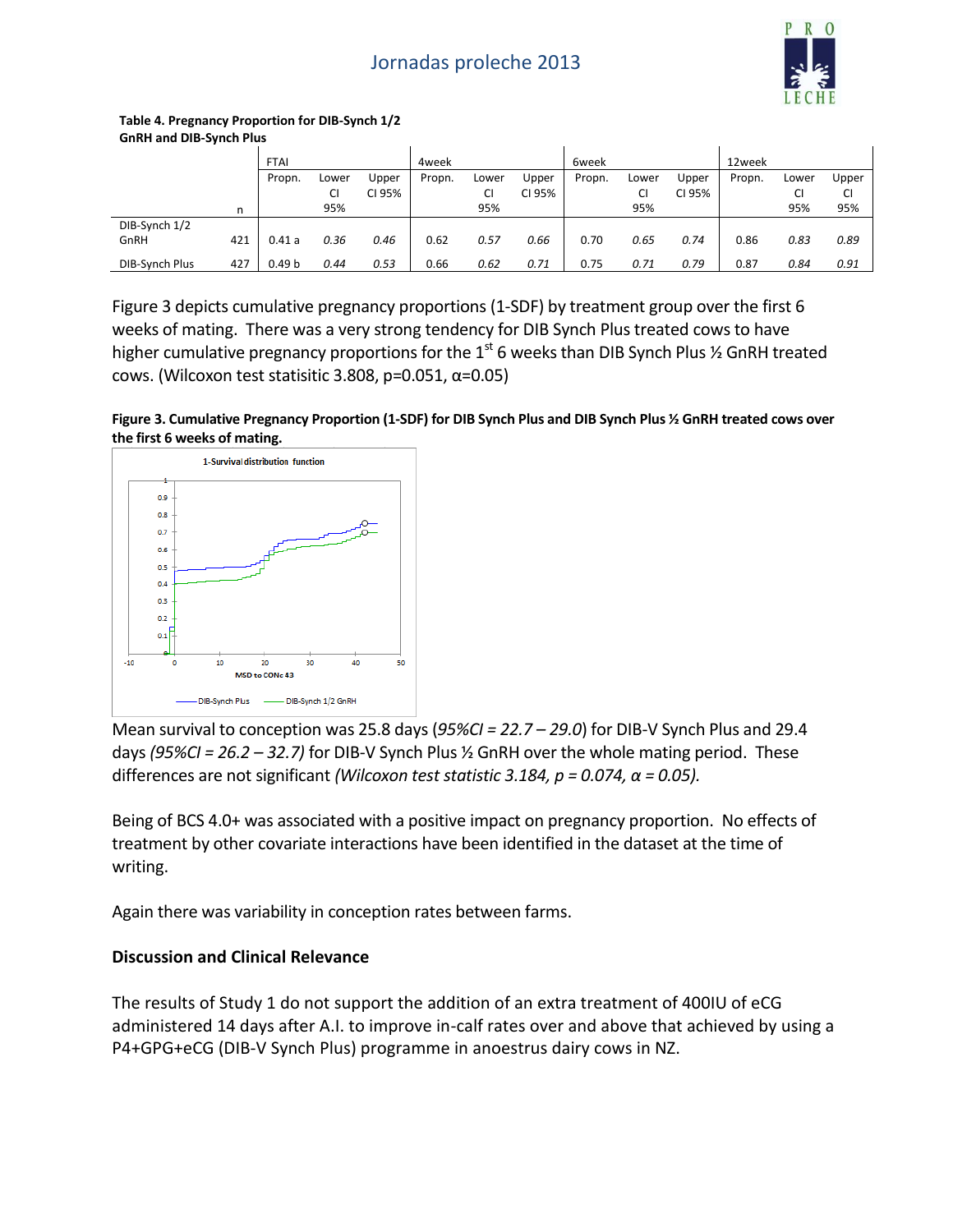## Jornadas proleche 2013



This contrasts with the results of Bartholomea et al (Bartholomea et al, 2012) who found that 400IU eCG administered IM 22 days post-AI increased fertility, particularly in lower BCS cows. These results also contrast with the results of Cutaia et al (Cutaia et al, 2012, NPR) who demonstrated a positive effect at FTAI in-calf rates (P = 0.02) of eCG administered 14days after A.I. to anoestrus (n= 260, 11% CL positive by rectal ovarian palpation) beef cattle. (+14d eCG: 60/127, 47.2% and no eCG: 41/133, 30.8 %).

Older cows (9yr+) performed poorly in this study. However the impacts of later calving dates and poorer BCS offset the relatively poor response to treatment. Caution should therefore be exercised when interpreting these results. A blanket recommendation not to submit older cows for treatment for example is not supported by the results of this study.

Days calved before MSD had the largest impact on mean survival to pregnancy underlining the importance of maintaining tight calving patterns in the NZ dairying environment.

The results of Study 2 support the use of a very low payload of progesterone (DIB 0.5, 0.5g progesterone) for treatment of anoestrus cows in the NZ dairy environment. This is in alignment with field extension of the findings of Videla et al (2008) who demonstrated equivalence of plasma progesterone profiles following insertion of either a 1.0g (DIB-V) or a 0.5g (DIB 0.5) progesterone device.

The results of Study 3 do not support the reduction to 50µg of the standard 100µg dose of gonadorelin used in current GPG+P4 anoestrus treatment programmes in NZ dairy cows.

#### **Acknowledgements**

The efforts and involvement of the farmers, veterinarians and their support staff across NZ are much appreciated as is the support of Agrihealth and Syntex staff in the preparation of this paper. This study was funded by Agrihealth NZ Ltd in association with Syntex SA.

#### **References**

**Bryan MA et al (2010)** Use of equine chorionic gonadotrophin in synchronised AI of seasonalbreeding, pasture-based, anoestrous dairy cattle. *Reproduction Fertility and Development* 22, 126–131, 2010

**Burke, C (2000)** Managing your herd to meet reproductive targets. DRC – now DairyNZ.

**Bartolomea, J.A. et al (2012),** The effect of administering equine chorionic gonadotropin (eCG) and human chorionic gonadotropin (hCG) post artificial insemination on fertility of lactating Dairy cows. *Theriogenology - 15 September 2012* (Vol. 78, Issue 5, Pages 1110-1116, DOI: 10.1016/j.theriogenology.2012.05.006)

**Cutaia, L et al (2012)** Pregnancy rates in suckled beef cows synchronized with progesterone intravaginal devices and receiving ecg 14 days after breeding. *Technical Summary; Instituto de Reproduccion Animal Cordoba (IRAC), <sup>2</sup> Syntex SA*